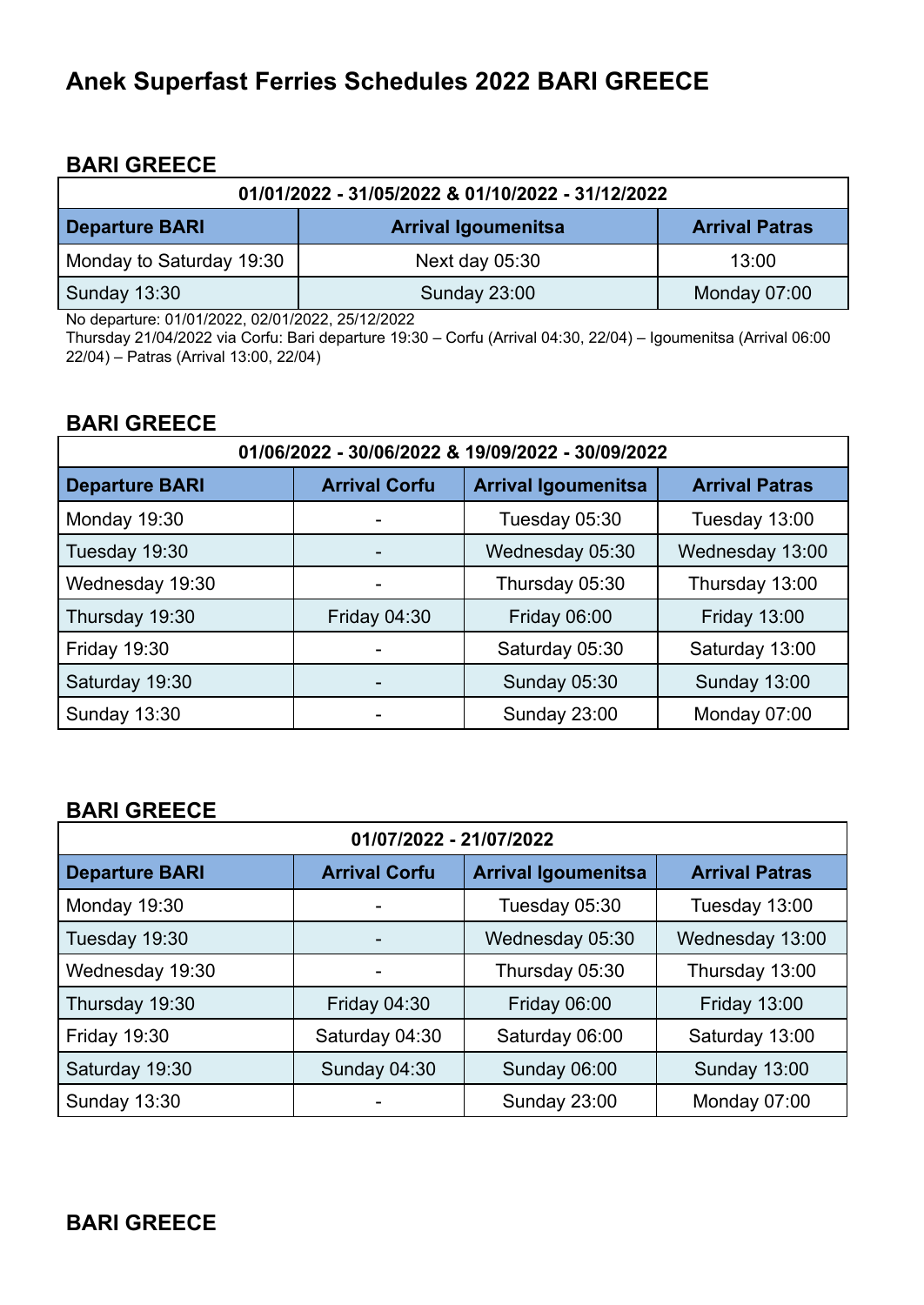| 22/07/2022 - 21/08/2022                       |                     |                            |                       |
|-----------------------------------------------|---------------------|----------------------------|-----------------------|
| <b>Departure BARI</b><br><b>Arrival Corfu</b> |                     | <b>Arrival Igoumenitsa</b> | <b>Arrival Patras</b> |
| Monday 19:30                                  | -                   | Tuesday 05:30              | Tuesday 13:00         |
| Tuesday 19:30                                 |                     | Wednesday 05:30            | Wednesday 13:00       |
| Wednesday 19:30                               | -                   | Thursday 05:30             | Thursday 13:00        |
| Thursday 19:30                                | Friday 04:30        | Friday 06:00               | <b>Friday 13:00</b>   |
| <b>Friday 12:00</b>                           | <b>Friday 21:00</b> | <b>Friday 22:30</b>        |                       |
| Saturday 12:00                                | Saturday 21:00      | Saturday 22:30             |                       |
| Saturday 19:30                                |                     | <b>Sunday 05:30</b>        | <b>Sunday 13:00</b>   |
| <b>Sunday 13:30</b>                           |                     | <b>Sunday 23:00</b>        | Monday 07:00          |

# **BARI GREECE**

| 22/08/2022 - 18/09/2022                                                     |                     |                       |                     |
|-----------------------------------------------------------------------------|---------------------|-----------------------|---------------------|
| <b>Arrival Corfu</b><br><b>Arrival Igoumenitsa</b><br><b>Departure BARI</b> |                     | <b>Arrival Patras</b> |                     |
| Monday 19:30                                                                |                     | Tuesday 05:30         | Tuesday 13:00       |
| Tuesday 19:30                                                               |                     | Wednesday 05:30       | Wednesday 13:00     |
| Wednesday 19:30                                                             |                     | Thursday 05:30        | Thursday 13:00      |
| Thursday 19:30                                                              | <b>Friday 04:30</b> | <b>Friday 06:00</b>   | <b>Friday 13:00</b> |
| <b>Friday 19:30</b>                                                         |                     | Saturday 05:30        | Saturday 13:00      |
| Saturday 19:30                                                              |                     | <b>Sunday 05:30</b>   | <b>Sunday 13:00</b> |
| Sunday 13:30                                                                |                     | <b>Sunday 23:00</b>   | Monday 07:00        |

Saturday 27/08/2022 via Corfu: Bari Departure 19:30 – Corfu Arrival 04:30, 28/08 – Igoumenitsa Arrival 06:00, 28/08

-Patras Arrival 13:00, 28/08

# **GREECE BARI**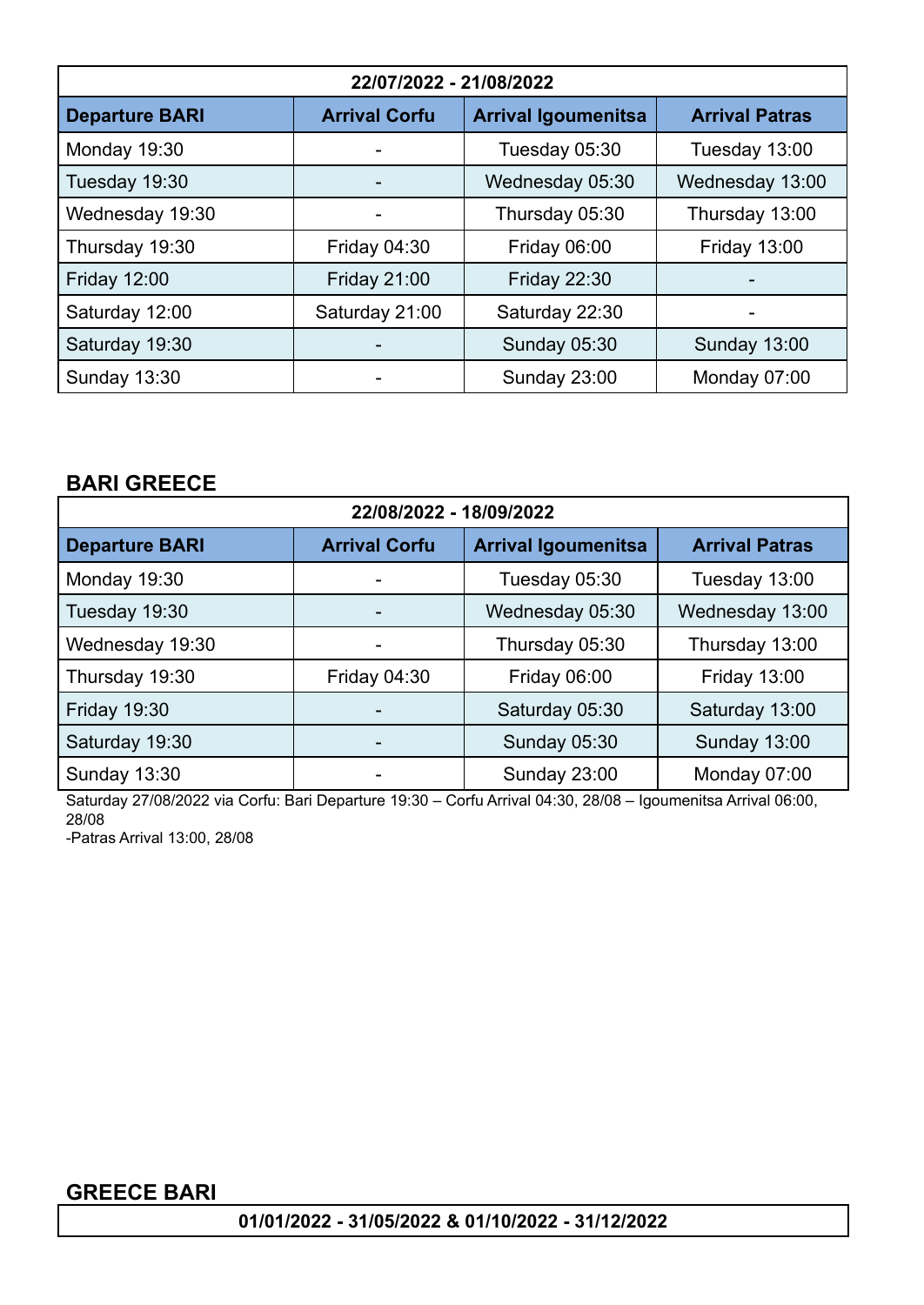| <b>Departure Patras</b> | Departure Igoumenitsa | <b>Arrival BARI</b> |
|-------------------------|-----------------------|---------------------|
| Daily 17:30             | 23:59                 | Next Day 09:00      |

No departure: 01/01/2022, 25/12/2022.

Monday 25/04/2022 via Corfu: Patras Departure 17:30 – Igoumenitsa Departure 23:59 – Corfu Departure 01:30, 26/04 – Bari Arrival 09:30, 26/04)

# **GREECE BARI**

| 01/06/2022 - 30/06/2022 & 19/09/2022 - 30/09/2022 |                                        |                        |                     |
|---------------------------------------------------|----------------------------------------|------------------------|---------------------|
| <b>Departure Patras</b>                           | <b>Departure</b><br><b>Igoumenitsa</b> | <b>Departure Corfu</b> | <b>Arrival BARI</b> |
| Daily 17:30 except<br>Wednesday                   | 23:59                                  |                        | 09:00               |
| Wednesday 17:30                                   | Wednesday 23:59                        | Thursday 01:30         | Thursday 09:30      |

# **GREECE BARI**

| 01/07/2022 - 21/07/2022 |                                 |                        |                     |
|-------------------------|---------------------------------|------------------------|---------------------|
| <b>Departure Patras</b> | <b>Departure</b><br>Igoumenitsa | <b>Departure Corfu</b> | <b>Arrival BARI</b> |
| Monday 17:30            | Monday 23:59                    |                        | Tuesday 09:00       |
| Tuesday 17:30           | Tuesday 23:59                   |                        | Wednesday 09:00     |
| Wednesday 17:30         | Wednesday 23:59                 | Thursday 01:30         | Thursday 09:30      |
| Thursday 17:30          | Thursday 23:59                  |                        | <b>Friday 09:00</b> |
| Friday 17:30            | Friday 23:59                    |                        | Saturday 09:00      |
| Saturday 17:30          | Saturday 23:59                  | <b>Sunday 01:30</b>    | <b>Sunday 09:30</b> |
| <b>Sunday 17:30</b>     | <b>Sunday 23:59</b>             |                        | Monday 09:00        |

### **GREECE BARI**

|                         | 22/07/2022 - 21/08/2022                |                        |                     |
|-------------------------|----------------------------------------|------------------------|---------------------|
| <b>Departure Patras</b> | <b>Departure</b><br><b>Igoumenitsa</b> | <b>Departure Corfu</b> | <b>Arrival BARI</b> |

٦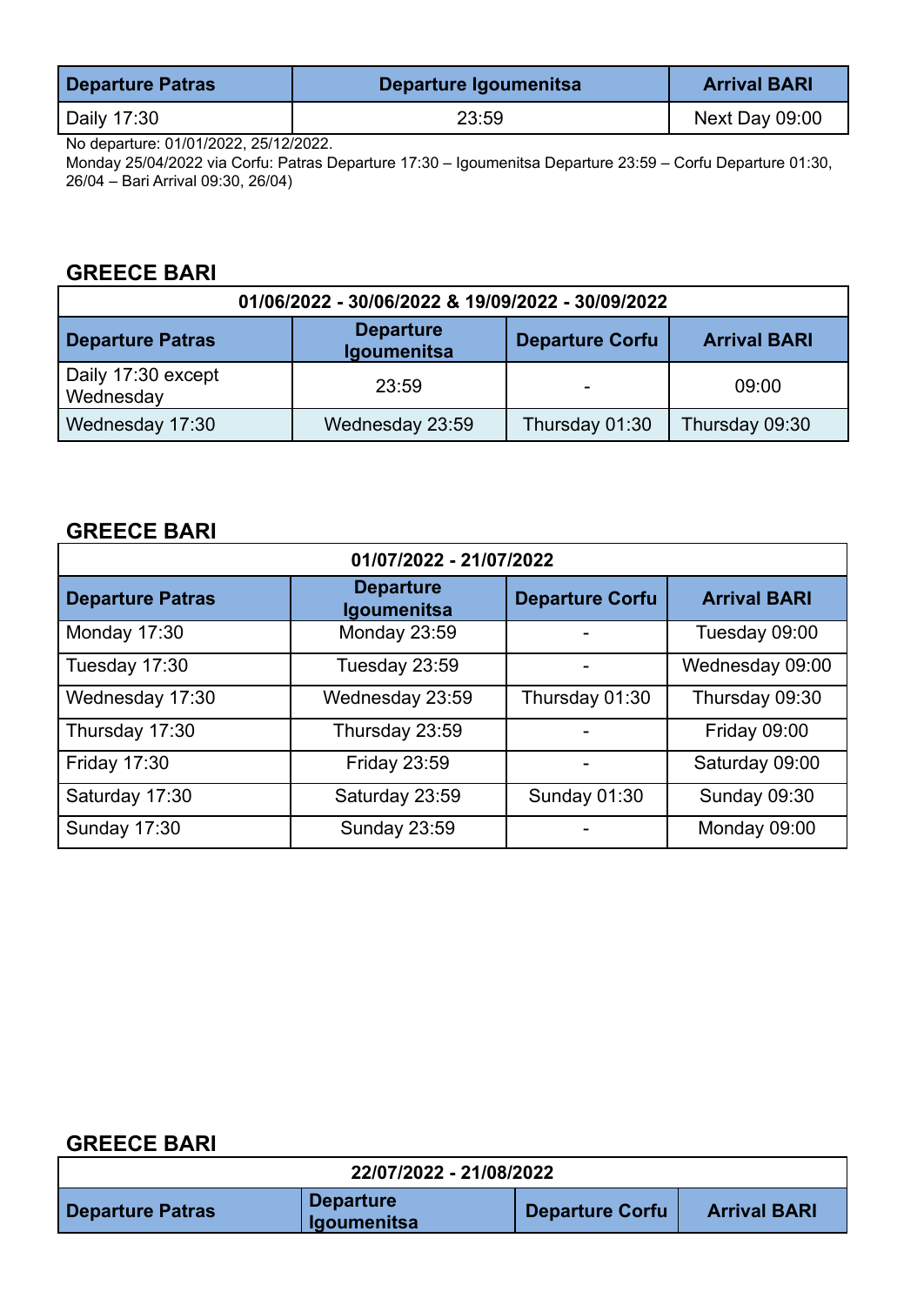| Monday 17:30        | Monday 23:59        |                | Tuesday 09:00       |
|---------------------|---------------------|----------------|---------------------|
| Tuesday 17:30       | Tuesday 23:59       |                | Wednesday 09:00     |
| Wednesday 17:30     | Wednesday 23:59     | Thursday 01:30 | Thursday 09:30      |
| Thursday 17:30      | <b>Friday 23:59</b> |                | <b>Friday 09:00</b> |
| <b>Friday 17:30</b> |                     |                | Saturday 07:30      |
| Friday -            | <b>Friday 23:59</b> | Saturday 01:30 | Saturday 08:30      |
| Saturday -          | Saturday 23:59      | Sunday 01:30   | <b>Sunday 08:30</b> |
| <b>Sunday 17:30</b> | <b>Sunday 23:59</b> |                | Monday 09:00        |

# **GREECE BARI**

| 22/08/2022 - 18/09/2022 |                                 |                        |                     |
|-------------------------|---------------------------------|------------------------|---------------------|
| <b>Departure Patras</b> | <b>Departure</b><br>Igoumenitsa | <b>Departure Corfu</b> | <b>Arrival BARI</b> |
| Monday 17:30            | Monday 23:59                    |                        | Tuesday 09:00       |
| Tuesday 17:30           | Tuesday 23:59                   |                        | Wednesday 09:00     |
| Wednesday 17:30         | Wednesday 23:59                 | Thursday 01:30         | Thursday 09:30      |
| Thursday 17:30          | Thursday 23:59                  |                        | <b>Friday 09:00</b> |
| <b>Friday 17:30</b>     | <b>Friday 23:59</b>             |                        | <b>Friday 09:00</b> |
| Saturday 17:30          | Saturday 23:59                  | Sunday 01:30           | <b>Sunday 09:30</b> |
| Sunday 17:30            | <b>Sunday 23:59</b>             | Monday 01:30           | Monday 09:30        |

\*10/09/22 & 11/09/22: departure Patras 17:30 – Igoumenitsa departure 23:59 – Bari arrival 09:00 no call to the port of Corfu

# **Anek Superfast Ferries Seasonality 2022 BARI GREECE**

| <b>Seasonality 2022: BARI Greece</b> |                                                                                                 |  |
|--------------------------------------|-------------------------------------------------------------------------------------------------|--|
|                                      | Middle Season                                                                                   |  |
| July:<br>  August:                   | 02   04   09   10   11   16   17   18   19   20   21   22   26   27  <br>09   10   14   15   16 |  |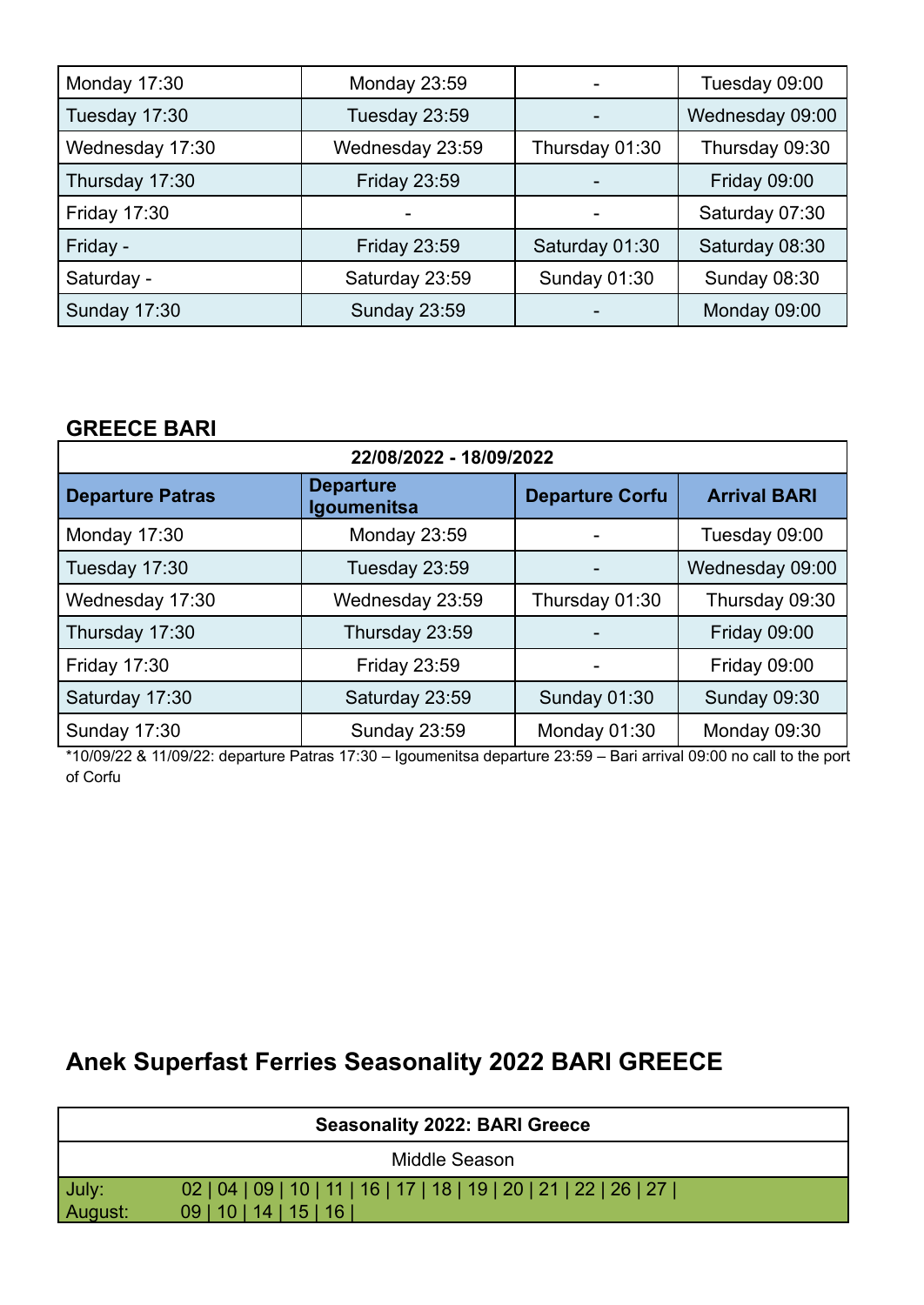| High Season |                                                      |  |  |  |
|-------------|------------------------------------------------------|--|--|--|
| July:       | 23   24   25   28   29   30   31                     |  |  |  |
| August:     | 01   02   03   04   05   06   07   08   11   12   13 |  |  |  |

| <b>Seasonality 2022: Greece BARI</b> |                                                                               |  |  |  |
|--------------------------------------|-------------------------------------------------------------------------------|--|--|--|
| Middle Seasonn                       |                                                                               |  |  |  |
| August:                              | 05   06   07   12   16   17   18  <br>September: 01   02   03   04   05       |  |  |  |
| High Season                          |                                                                               |  |  |  |
| August:                              | 13   14   15   19   20   21   22   23   24   25   26   27   28   29   30   31 |  |  |  |

# **Anek Superfast Ferries Prices 2022 BARI GREECE**

| Cat.        | <b>Accommodation/Passengers</b> | <b>PRICES 2022</b><br>(Fuel surcharge: +4 € per Person and way) |            |               |            |                |                  |  |
|-------------|---------------------------------|-----------------------------------------------------------------|------------|---------------|------------|----------------|------------------|--|
|             |                                 | Low                                                             |            | <b>Middle</b> |            | <b>High</b>    |                  |  |
|             |                                 | One                                                             | Ret. - 30% | One           | Ret. - 30% | One            | <b>Ret. -30%</b> |  |
| <b>DECK</b> | <b>Deck</b>                     | 52                                                              | 36         | 60            | 42         | 81             | 57               |  |
| ATS         | Aircraft-type-seats             | 60                                                              | 42         | 69            | 48         | 9 <sub>1</sub> | 64               |  |
| AB4         | 4 Bed inside with Shower & WC   | 110                                                             | 77         | 133           | 93         | 160            | 112              |  |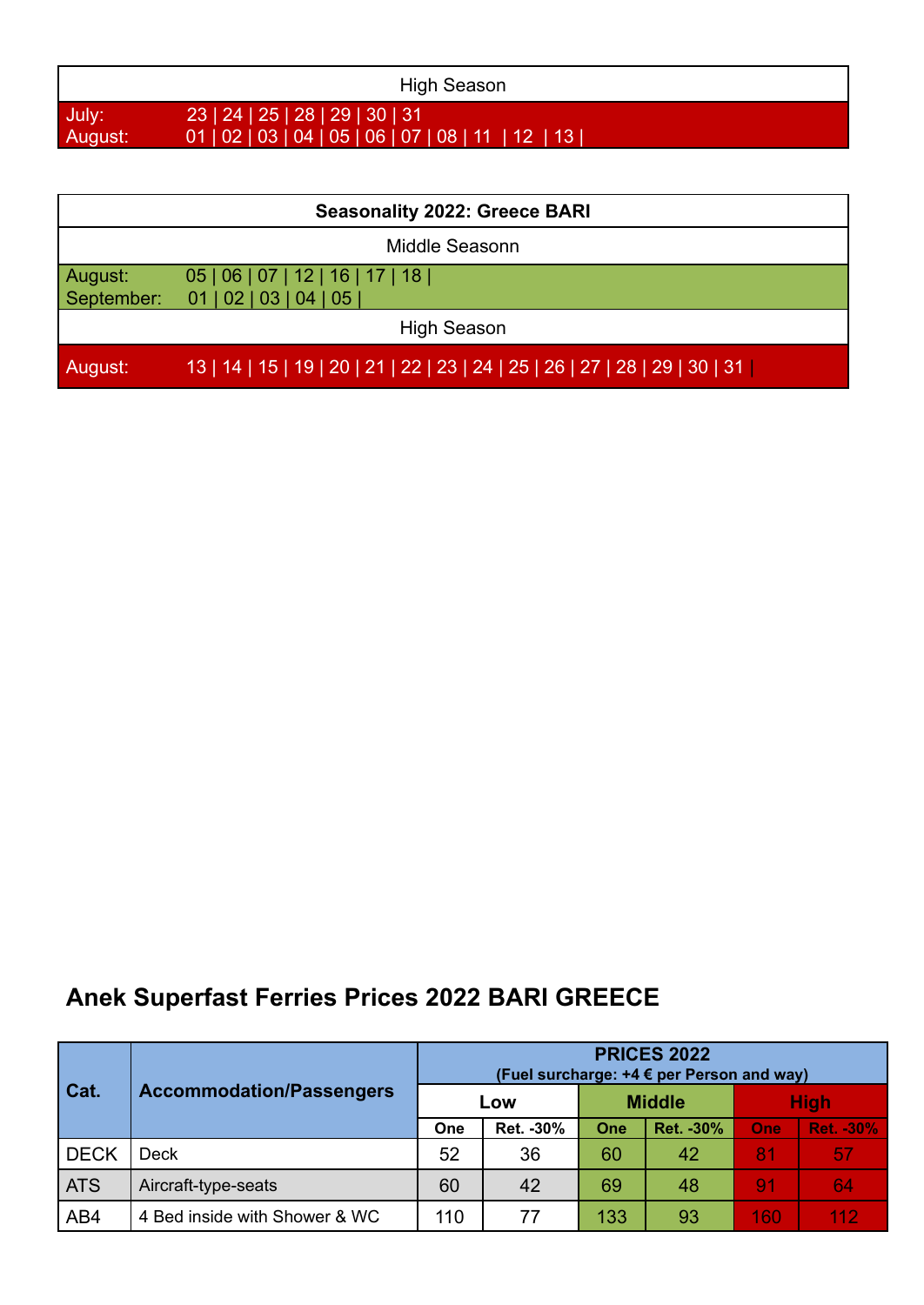| A <sub>4</sub>  | 4 Bed outside with Shower & WC                                | 121 | 85         | 151           | 106        | 184         | 129              |
|-----------------|---------------------------------------------------------------|-----|------------|---------------|------------|-------------|------------------|
| AB <sub>3</sub> | 3 Bed inside with Shower & WC                                 | 128 | 90         | 161           | 113        | 194         | 136              |
| AA3             | 3 Bed outside with Shower & WC                                | 143 | 100        | 181           | 127        | 224         | 157              |
| AB <sub>2</sub> | 2 Bed inside with Shower & WC                                 | 146 | 102        | 185           | 130        | 227         | 159              |
| A2              | 2 Bed outside with Shower & WC                                | 172 | 120        | 208           | 146        | 261         | 183              |
| AA <sub>2</sub> | 2 Bed outside with Shower & WC                                | 172 | 120        | 208           | 146        | 261         | 183              |
| <b>LUX</b>      | 2 Bed outside with Shower & WC                                | 214 | 150        | 259           | 181        | 318         | 223              |
|                 |                                                               |     |            |               |            |             |                  |
| Cat.            | Vehicles (Fuel surcharge: +6 € per<br><b>Vehicle and way)</b> | Low |            | <b>Middle</b> |            | <b>High</b> |                  |
|                 |                                                               | One | Ret. - 30% | One           | Ret. - 30% | One         | <b>Ret. -30%</b> |
| $\mathbf{1}$    | Vehicle or Trailer 6m Long & 2m High                          | 64  | 45         | 82            | 57         | 102         | 71               |
| $\overline{2}$  | Vehicles with Roof box                                        | 86  | 60         | 112           | 78         | 134         | 94               |
| 3               | Vehicle or Trailer up to 6m Long &<br>over 2m High            | 107 | 75         | 148           | 104        | 183         | 128              |
| $\overline{4}$  | Vehicle or Trailer from 6.01 to 8m<br>Long                    | 164 | 115        | 208           | 146        | 246         | 172              |
| 5               | Vehicle or Trailer over 8.01m Long                            | 234 | 164        | 286           | 200        | 329         | 230              |
| $6\phantom{a}$  | Trailer up to 2.50m Long & to 2m High                         | 53  | 37         | 67            | 47         | 83          | 58               |
| $7-CO$<br>B     | Camper/Caravan or Trailer up to 6m<br>Long                    | 132 | 92         | 179           | 125        | 232         | 182              |
| 8-CO<br>B       | Camper/Caravan or Trailer from 6.01<br>to 8m Long             | 203 | 142        | 256           | 179        | 312         | 218              |
| $9-CO$<br>B     | Camper/Caravan or Trailer over<br>8.01m Long                  | 290 | 203        | 353           | 247        | 419         | 293              |
| 10              | Motorcycles                                                   | 30  | 21         | 38            | 27         | 45          | 32               |

### **20% Early Booking**

- Reservation period until 28.02.2022
- Valid for one way and round-trip up to 31.12.2022
- The 20% discount applies to all passengers and vehicles as well as for Camping on board.
- Once ticket has been issued, the reservation may be changed but not cancelled (+40,00) Euro alteration fees).
- $\bullet$  If the reservation is changed after 15<sup>th</sup> March 2022, the difference between early booking and brochure fares (plus 40,00 Euro) has to be paid (difference is calculated on the affected leg of a round trip ticket).
- Limited capacity available.
- The discount does not apply to the fuel, pet cabin or pure cabin surcharges.

### **20% Family & Friends**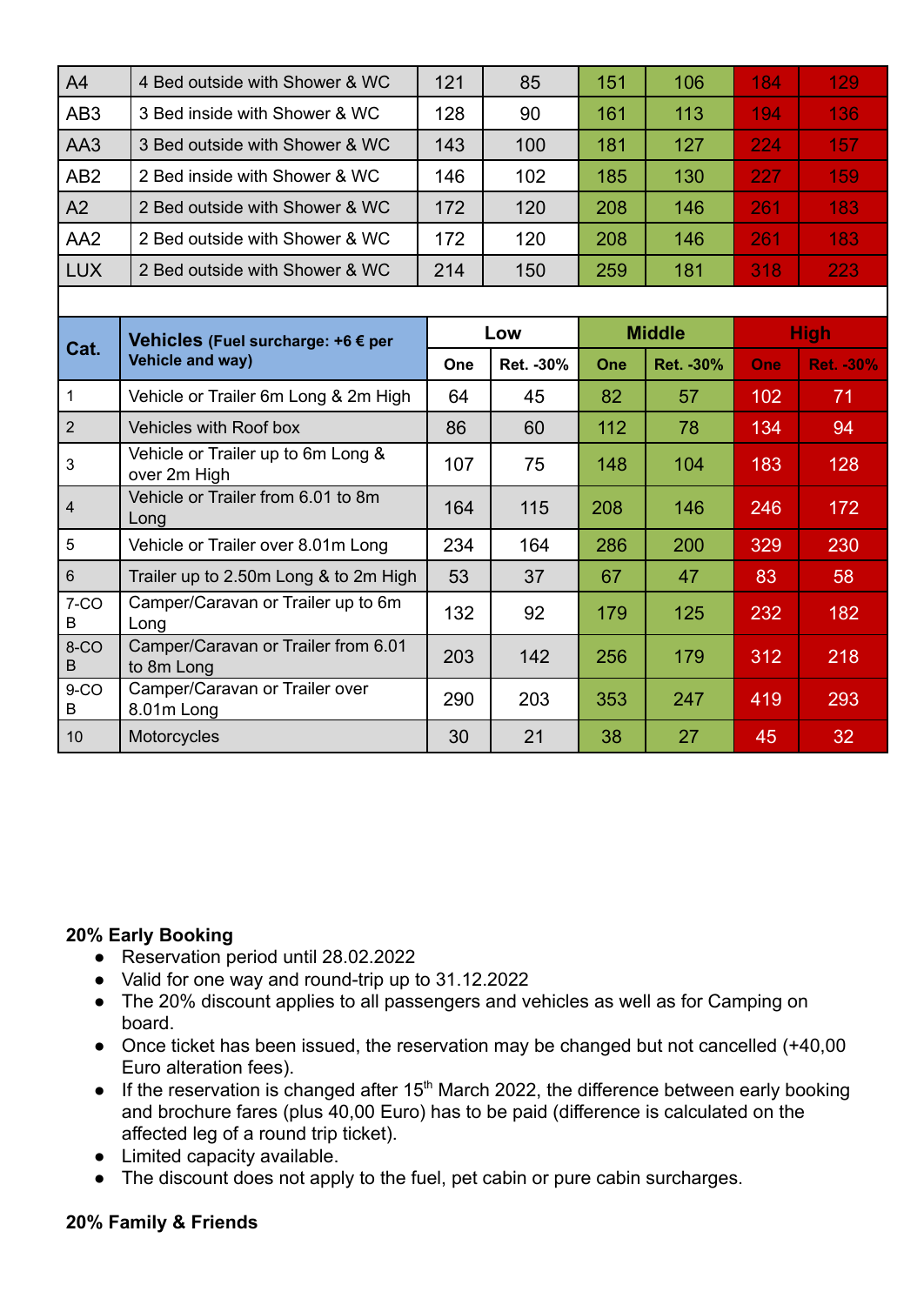- 20% discount for 3 or 4 passengers travelling in AA3/AB3 or A4/AB4 cabins with or without their vehicle.
- All passengers must travel with the same reservation code.
- Discount applies to passenger and vehicle (all categories, excluding trailers and motorcycles) fares.
- Limited capacity available.
- Discount applies only for the official fares (excluding "PURE CABIN" supplement, "PET IN CABIN" and "PET IN KENNEL" charges).

### **20% Aircraft-Type-Seats & Deck**

- 20% discount for minimum 3 passengers and maximum 7 passengers travelling in air seats or deck with or without vehicle (car or minibus up to 6m long and 2m high except trailers and motorbikes).
- All passengers must travel with the same reservation code.
- Does not apply to Camping on Board reservations.
- All discounts/offers are not cumulative and only one of them (the greater) is granted at a time (except for the Early Booking discount). Discounts do not apply on fuel surcharges and fares for pet carriage.

### **20% Youth Discount**

- All passengers 13 to 25 years old, travelling with or without vehicle (car or minibus up to 6m long & 2m high & motorcycle, except of trailers) are entitled to a 20% discount.
- Holders of the ISIC student card (International Student Identity Card www.isic.org ) & European Youth Card (www.eyca.org) are also entitled to a 20% discount.

### **20% Seniors**

● All passengers 60 years old and over are entitled to a 20% discount, travelling with or without vehicle (up to 6m LONG & 2m HIGH & motorcycle except of trailers). Discount applies on passengers and vehicles fares. Valid for Camping on board reservations.

### **30% Return Discount**

- Valid only when outbound and return tickets are issued at the same time and in the same reservation code (passenger names and vehicle model and plate number have to be the same in both legs of the reservation).
- The reduction is already included in the price list.
- The discount does not apply to the fuel, pet cabin or pure cabin surcharges.

### **25% AUTOMOBILE ASSOCIATIONS/CAMPING CLUBS**

- The vehicle must be accompanied by the member of the automobile or camping club
- Membership card must be presented upon reservation and during check-in at port.
- Discount does not apply to Camping on Board reservations for the following period: Italy-Greece from  $1<sup>st</sup>$  July to  $15<sup>th</sup>$  August Greece-Italy from 1st August to 15<sup>th</sup> September
- The offer can be combined only with the Early booking discount.
- The offer is valid for one way and round-trip fares.
- Evidence of membership has to be presented at the point of reservation & check-in. It is very important that the name of the association or club together with the membership card number is indicated in the remarks field of the respective booking.
- Limited capacity